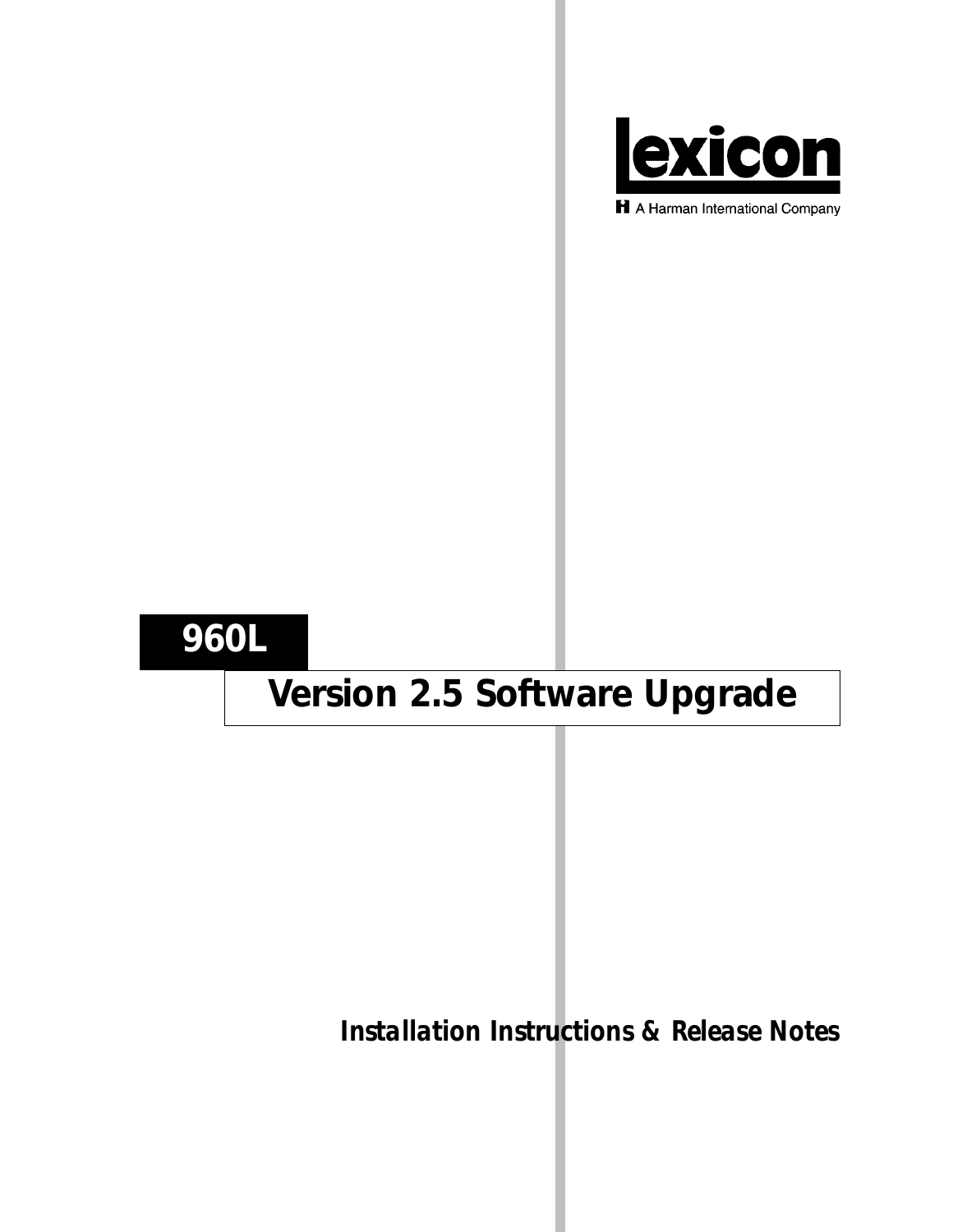## **SAFETY SYMBOLS**

Following are symbols that appear in this documentation:

Calls attention to a procedure, practice, condition, or the like that, if not correctly performed or adhered to, could result in injury or death. **WARNING**

*Note:*

*Calls attention to information that is essential to highlight.*



A Harman International Company

Lexicon, Inc. 3 Oak Park Bedford, MA 01730-1441 USA Tel 781-280-0300 Fax 781-280-0490 www.lexicon.com

#### **Customer Support**

Tel 781-280-0300 Fax 781-280-0495 (Sales) Fax 781-280-0499 (Service)

Lexicon Part No. 070-14819 | Rev 0 | 07/01

© 2001 Lexicon, Inc. All rights reserved.

This document should not be construed as a commitment on the part of Lexicon, Inc. The information it contains is subject to change without notice. Lexicon, Inc. assumes no responsibility for errors that may appear within this document.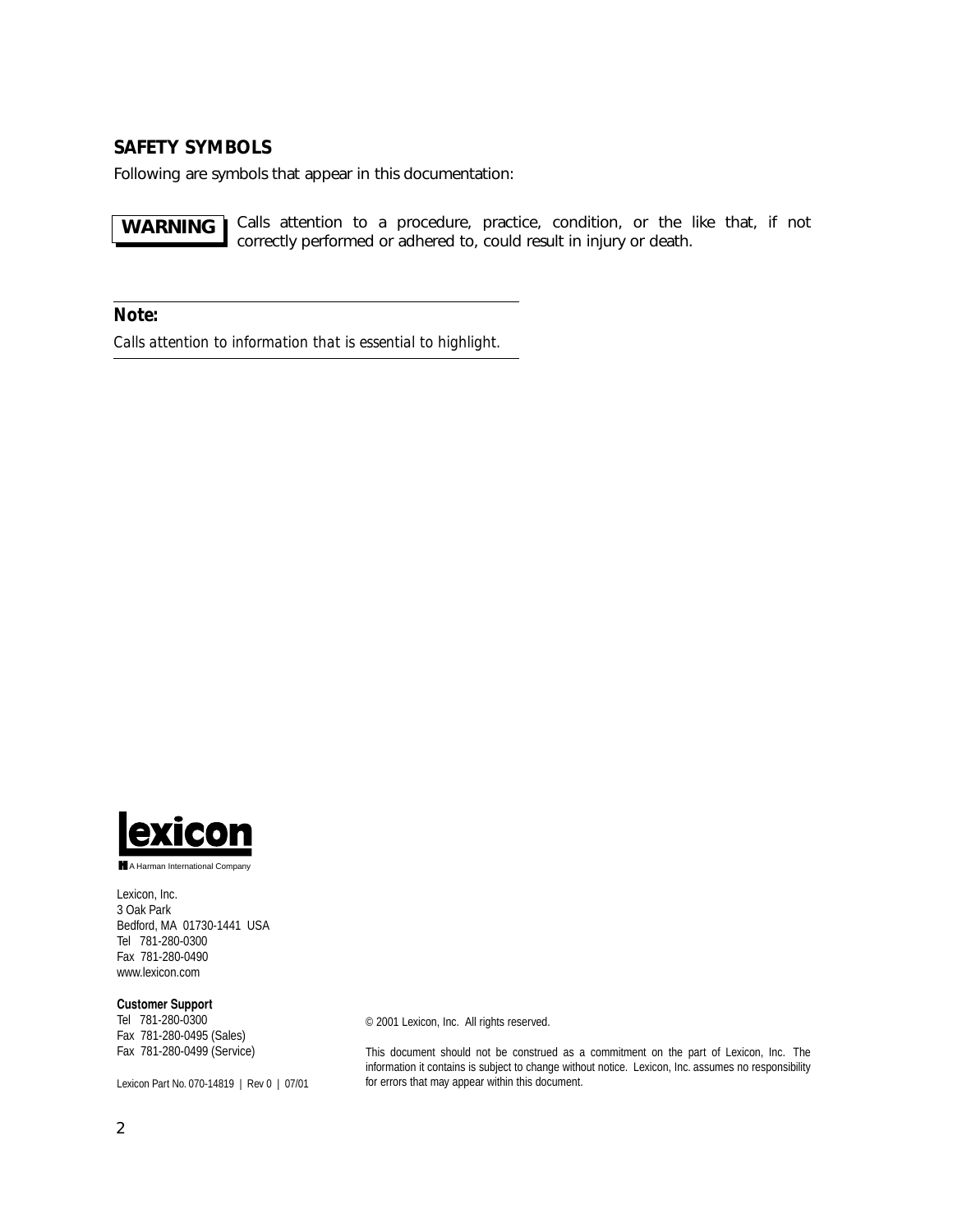This document contains installation instructions for the 960L Version 2.5 Software. It describes updated and enhanced features of Version 2.5, and discusses items that did not receive full coverage in the 960L Owner's Manual. Refer to the owner's manual, particularly the Version 2.5 addendum, for additional information about the new software.

## **VERSION 2.5 FEATURES**

## *New Stereo Delay Algorithms*

- Simple Delays
- Dual Delays
- Random Delays
- Stereo Frame Delay

## *New Multi-Channel Delay Algorithms*

- Simple Surround Delays
- Random Surround Delays
- Surround Frame Delay
- Octal Frame Delay (8x8 Configuration Only)
- Octal Zone Delay (8x8 Configuration Only)

## *New Stereo 96kHz Reverb Algorithms*

- Chamber
- Plate

## **INSTALLATION INSTRUCTIONS**

## *Note:*

*Although the installer will preserve user registers, it is recommended to save them to a floppy disk before making the upgrade. (See the section called* Organizing Your Registers *in Chapter 4 of the owner's manual.) These saved user registers will be compatible with the current version of software in the 960L. If necessary, saved user registers can be loaded from the floppy disk to the Version 2.5 system. However, it is recommended to save a copy of the current user registers in case it is ever desired to revert the system back to its current version. (See Reverting to a Previous Software* Version *on page 6.)*

Performing this upgrade is a simple process. But to avoid problems, please follow the instructions carefully. Pay particular attention to precautions that appear throughout this document.

#### *New Multi-Channel Reverb Algorithms*

- Surround Chamber
- Surround Plate

#### *Stereo Delay Factory Programs*

There are eight banks containing new factory programs that utilize the stereo delay algorithms listed above. These programs range from simple PCM42 type delays to wild delay effects. There is also a bank containing 480L delay programs.

#### *Multi-Channel Factory Programs*

There are five banks containing new factory programs that utilize the multichannel delay algorithms listed above. These programs range from very simple surround delays to wild surround delay effects.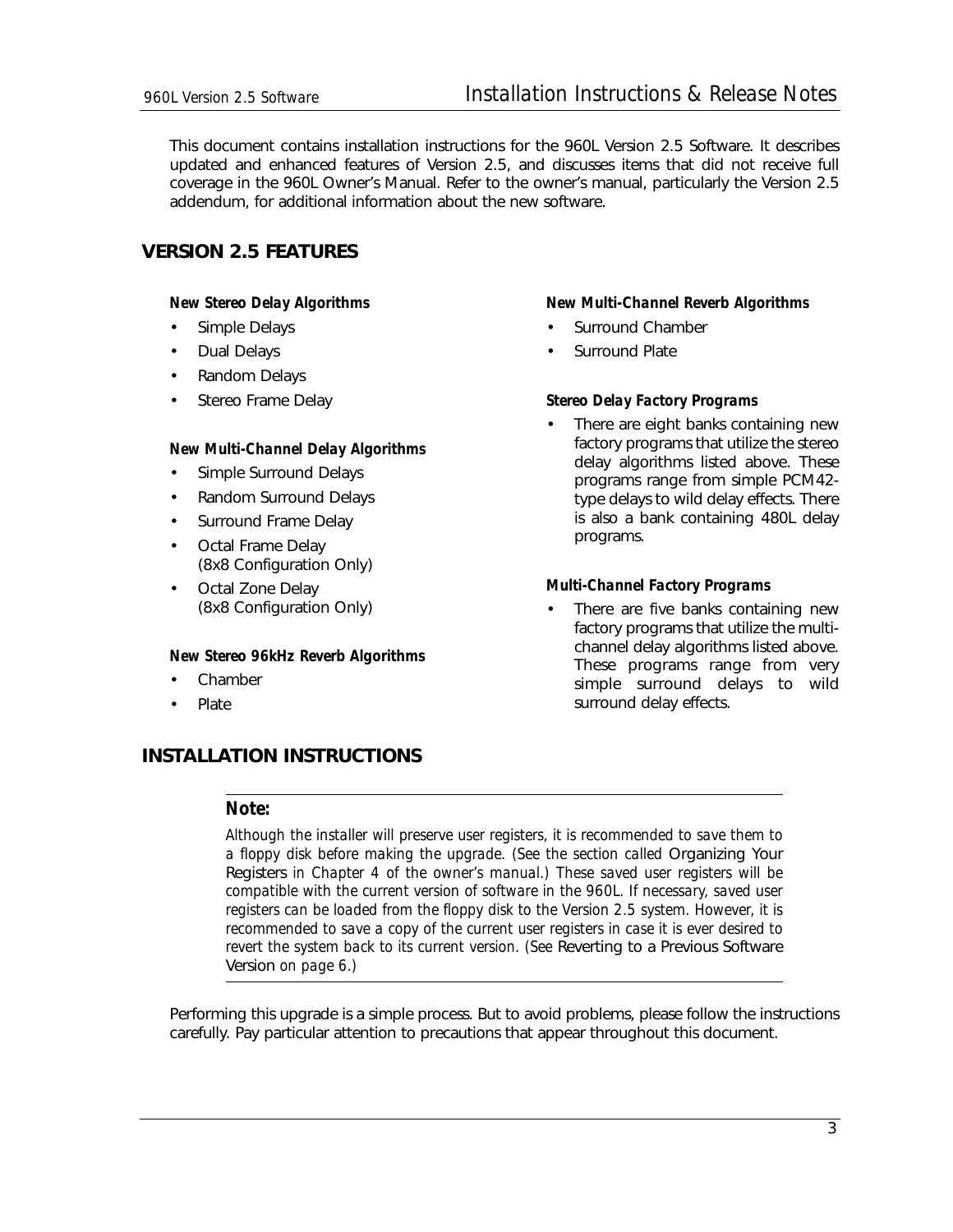Please note the following before proceeding to the steps below:

- **The installation process requires the 960L serial number, which is located on the back of the mainframe. The serial number consists of four digits, followed by a dash, followed by four more digits. It is recommended to note this number before beginning installation. (The unit will not ask to have the serial number re-entered if this process was completed during a previous installation.)**
- Refer to page 1-5 in the 960L Owner's Manual for instructions to open the 960L front panel.
- Use the front panel standby button whenever the instructions call for the 960L to be powered up or down. Do not use the back panel power switch.
- The installation process will take approximately 15 minutes.

These service instructions are for use by qualified personnel only. Do not perform any servicing other than that contained in these instructions unless qualified to do so. Refer to safety summary prior to performing any service. **WARNING**

1. While the 960L is powered up, insert the Version 2.5 CD. Using the front panel standby button, power down the system, wait a few seconds, then power up the system again. After a few minutes, the following message will appear:

```
Install disc found in drive — [960L V2.50R BUILD 1]
Update / Install 960L: press '1' to install
                       press '0' to continue with no install
```
2. Press 1 to begin installation. A number of progress messages will appear. When this phase of installation is complete (after about one minute), the following message will appear:

Install complete. Please remove CD from drive.

3. Remove the CD from the drive. Using the front panel standby button, power down the 960L, wait a few seconds, then power up the system again. The 960L will take a little longer to boot than normal.

If the LARC2 requires an update, the LARC2 will display the following menu:

Update needed on Larc2: Press '1' to update Press '0' to ignore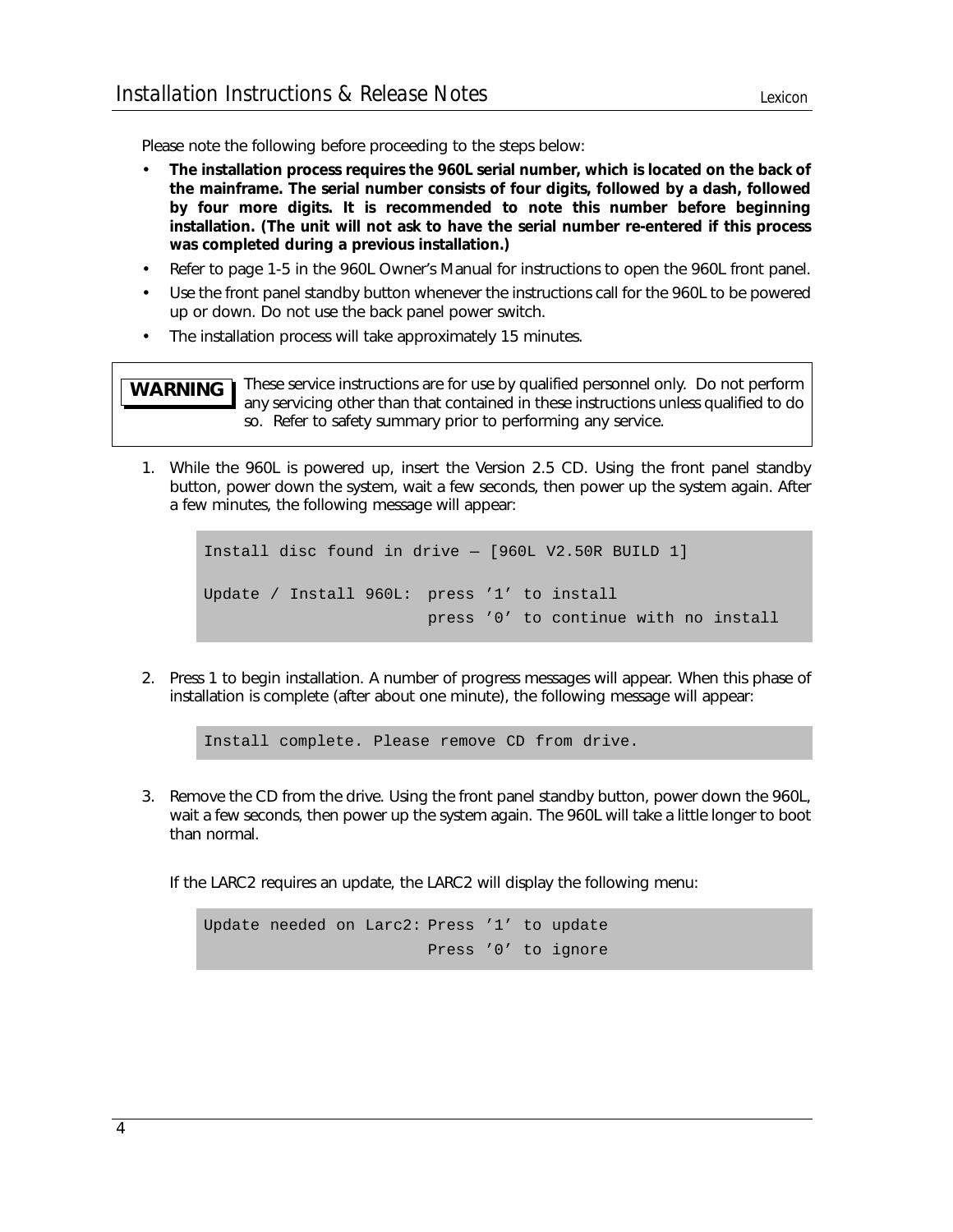4. Press 1 to begin the LARC2 update. This is the longest phase of the process, lasting about 10 minutes. The LARC2 will display a progress indicator. After the LARC 2 update is complete, the following message will appear:

Please enter serial number of the 960L from the back panel of the 960L chassis. Do not use the serial number of the LARC2! Enter numbers only. Do not enter first letter (shown as x ) Use minus for - : Use left arrow < for backspace : Finish with ENTER.

```
Note:
```
 $X_{-}$ 

*When reinstalling Version 2.5, the unit will not ask to have the serial number reentered if this process was completed during a previous installation.*

5. Enter the serial number as it appears on the back panel of the 960L mainframe. Do not enter the first letter. Enter the numbers and the dash only. Press ENTER when finished. The following message will appear:

```
Please re-enter serial number for verification . . .
      \mathbf{x}
```
- 6. Enter the serial number again as it appears on the back panel of the 960L mainframe. Once again, do not enter the first letter of the serial number. Enter the numbers and the dash only. Press ENTER when finished and the system will start.
- 7. After the system has started, verify that the software has been installed properly. To do this, press the CONTROL button, then the SYSTEM button, and read the version information on the screen. The LARC2 version is 2.4R and the mainframe version is 2.5R Build 1.

Once this process is complete, configure the system and continue working. It is recommended to read the 960L Owner's Manual, particularly the Version 2.5 addendum, for more information about the new software.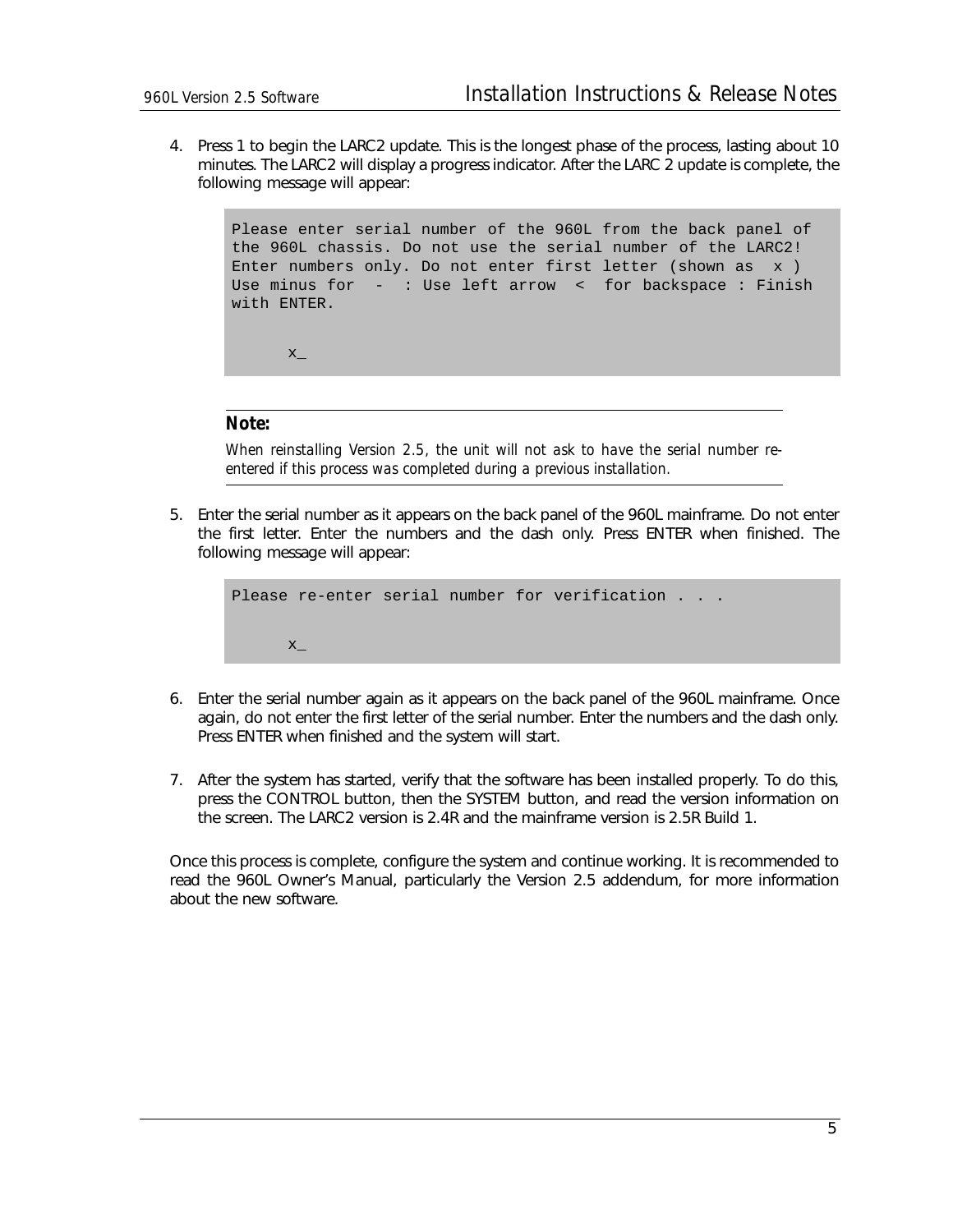## **REVERTING TO A PREVIOUS SOFTWARE VERSION**

To revert to a previous version of 960L software, follow the same procedure outlined on pages 3 to 5 using the release CD for the desired software version. There is one special consideration: When upgrading to Version 2.5, the software recognizes prior versions of user registers and automatically converts them to a compatible format. The 960L software is not able to convert back from later versions.

Therefore, when performing a "back-rev," erase all user registers before inserting the release CD. It is recommended to save them first, noting the software version of the user registers.

1. Using the front panel standby button, power down the 960L, wait a few seconds, then power up the system again. As soon as the LARC2 receives power, go to Menu Mode by pressing and holding the PROGRAM and MACHINE keys at the same time. Hold them until the following message appears:

Requesting menu mode from 960L . . .

Once this message appears, release the buttons. The 960L will take a little longer to boot than normal. As soon as it is booted, a menu should appear on the LARC2. Ignore any messages that concern locking the CD.

- 2. Select this item from the menu:
	- 7) Erase User Registers & Restore Factory Default Settings

Once this process is complete, follow the installation instructions outlined on pages 4 and 5 using the release CD for the desired software version. A few messages will differ slightly. When checking the software version (see Step 7 on page 5), refer to the release notes for the software version being installed to determine software revisions for the LARC2 and the 960L mainframe.

## **RELEASE NOTES**

- When configuring systems with two DSP cards, there are no longer two soft buttons labeled CONFIG 1 and CONFIG 2. In Version 2.5, there is one soft button labeled CONFIG v. When pressed, a menu will appear allowing selection of the desired DSP card for configuration. In systems with one DSP card, there is no change.
- The ability to use double-button presses to access options has been removed in order to support future functionality.
- Reverb algorithms now allow input levels to be set to a maximum level of 0dB. In some previous releases, –6dB was the maximum.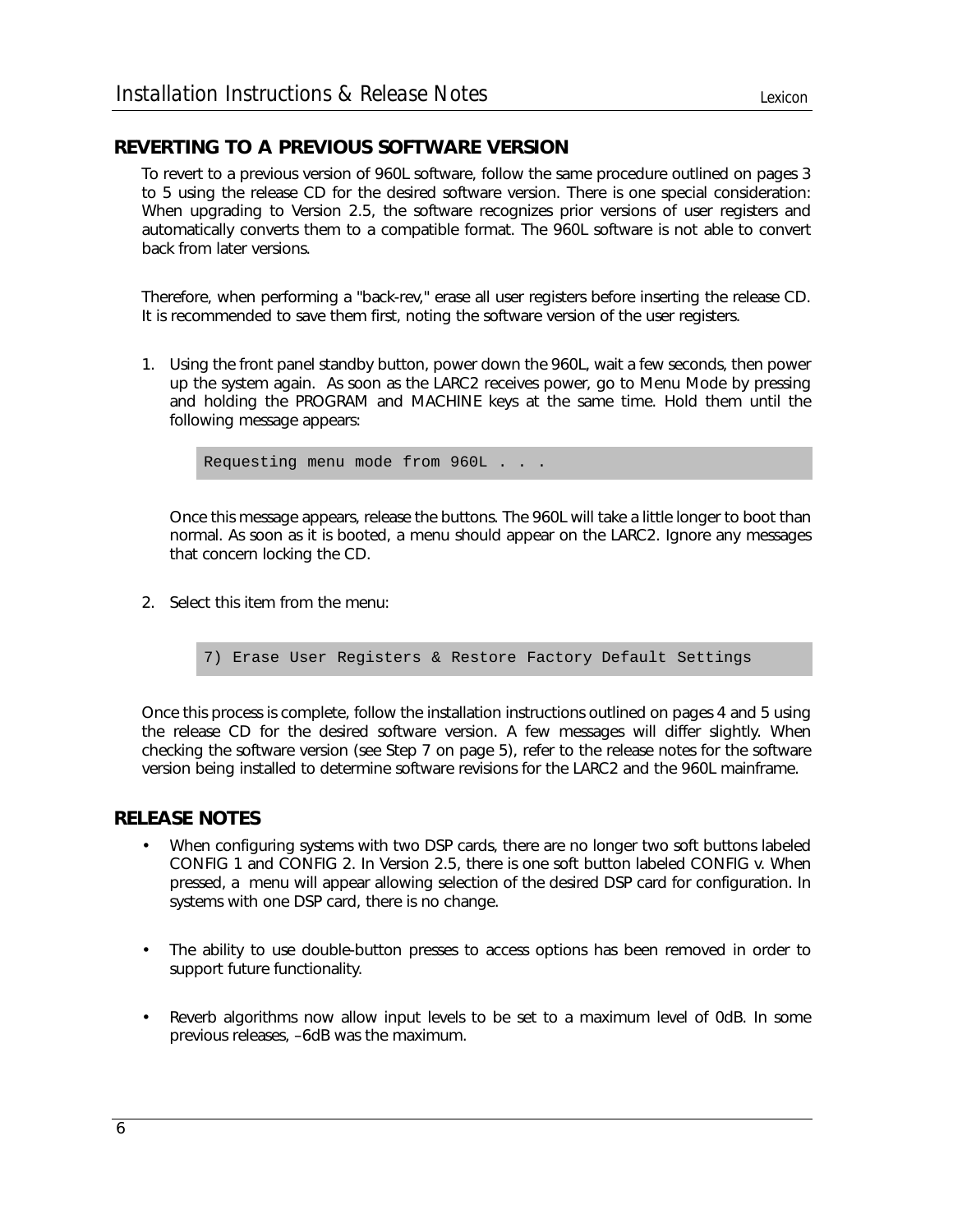### *Note:*

*Setting the input level above –6dB can result in DSP overflows.*

- When processing audio, loading a very small Random Hall program while running a large Random Hall program (i.e. loading Oil Drum while running Large Hall) may generate DSP feedback. The level and duration of the feedback depends on the audio source. To prevent feedback from occurring, mute the machine before loading the smaller Random Hall program.
- Occasionally, LARC2 motorized faders may exhibit a "vibrating" characteristic when settling into a new position as programs are loaded. The characteristic may appear to be inconsistent from fader to fader. This is normal due to the varying characteristics of individual fader components. The faders will settle into a stable position after a short adjustment or calibration period.
- Input/output routings need to be set after installing Version 2.5. Once set, the input/output routings are saved with the configuration and will be automatically recalled when that DSP configuration is loaded.
- Input/output routings saved with each configuration may become invalid if the order of the input/output cards is changed or if an input/output card is removed from the unit. If this occurs, simply reset the input/output routings.
- Manual fader adjustment may be prevented when the fader is automatically positioned near the top or bottom of its physical range, even if the parameter is not set to its maximum or minimum value. To overcome this anomaly, move the fader in the opposite direction, then to the desired value.
- The LtRt outputs of the five-output configurations cannot be routed as inputs to the second optional reverb DSP card.
- The two machine outputs in the five-channel cascades are mixed to allow processed material from the first machine to simultaneously pass directly to the system output and feed the second machine. Phasing and comb filtering will occur if dry signal is passed through both machines.